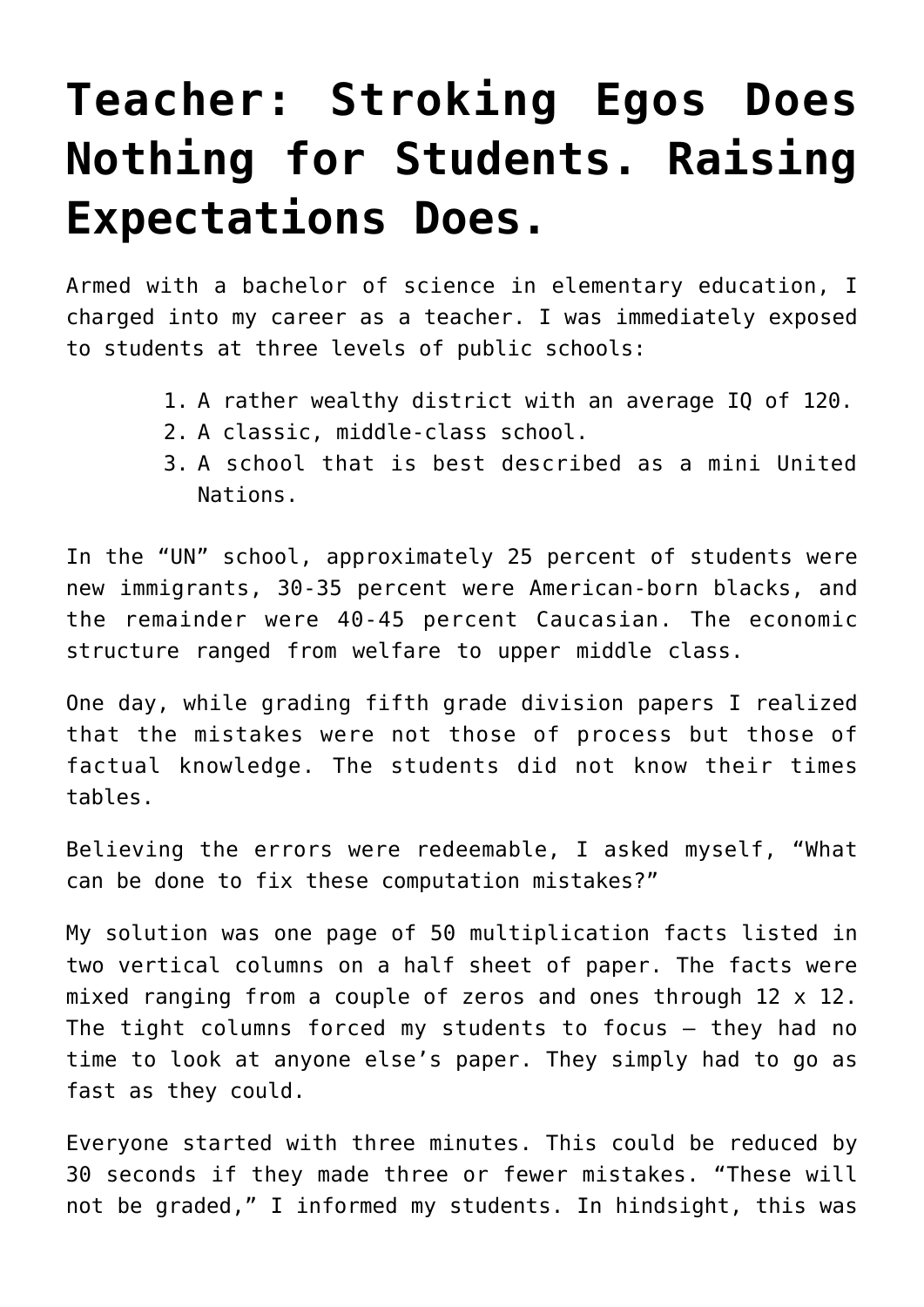a brilliant decision. These time tests themselves did put some pressure on the kids, but not grading the tests removed it and the challenge gave them little time to be stressed. They became more confident in their ability to do arithmetic because they didn't make so many mistakes needing to be corrected.

The lack of these arithmetic errors was one of the first benefits I saw to my little experiment. Test scores improved by training students to focus for just three minutes. This experience, I believed, could transfer to other subject areas and be incorporated in the students' academic behavior.

Another noticeable benefit came for a child who was very slowmoving. He was not slow in ability but incredibly lethargic and had rarely ever finished an assignment. After a couple months on timed tests, he started completing assignments. His parents noticed the change and asked, "What happened?" The only change in the child's behavior was the timed tests. Did they re-pattern his brain? That's hard to say for certain, but what we do know is that his overall academic behavior vastly improved and we were delighted.

During my last year in the middle-class school, I taught arithmetic – which included my timed tests – to two of the three sixth-grade classes. That year, my students took standardized tests in the fall and spring. The average sixth grade score went from the 50th to the 75th percentile. I then decided to add subtraction and division facts to their regimen. What happened? These sixth-graders got to the point where they would ask for the math facts because they thought they were not having schoolwork. Of course, I never argued with them!

Learning basic facts makes a huge difference in a child's success. He has to learn and memorize the letter symbols and sounds of any language to read. He must learn basic geography to read maps and understand history. And he needs to learn and